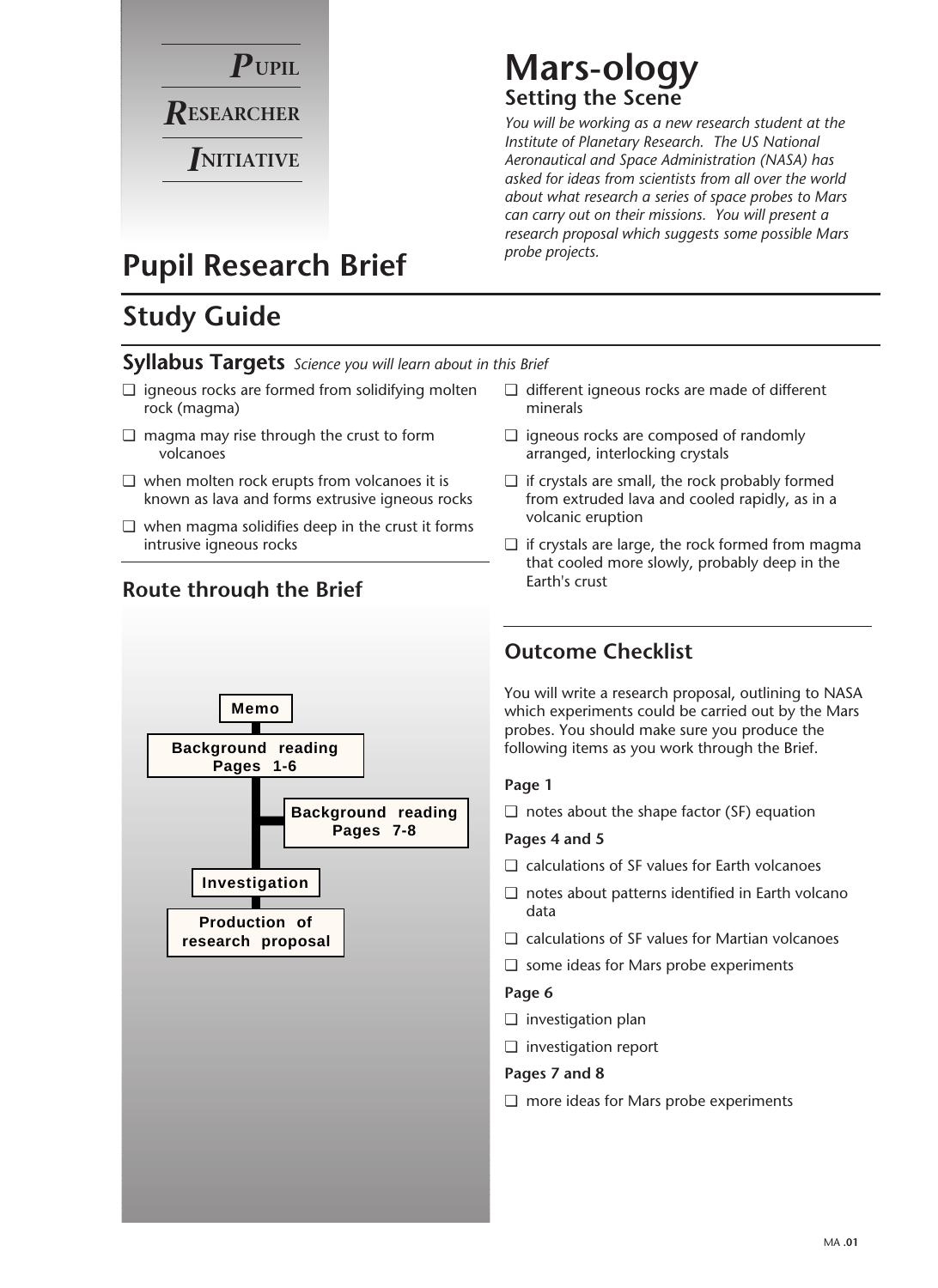## Institute of Planetary Research

# **Memorandum**

### **Memo from the Office of the Research Director**

**To:** Research Teams: New Principal Investigators

**Subject:** Future Missions: Mars probes

**Date:**

I have read a report on the World Wide Web that NASA are looking for suggestions for experiments which could be carried out by their Mars probes. These spacecraft will be launched as a series, over the next few years. I think this gives us a great opportunity to put forward some of our ideas about Martian geology (mars-ology).

As new members of the Institute's staff, I think you should have a go at writing a section of the proposal to NASA, based on some of these ideas.

I have put together a set of notes which explain some of the background science. You will need to read through them, and come up with some experimental evidence to help us develop our view that similarities between structures on Earth and Mars are the result of similar process going on in the two planets. This is partly based on comparisons of volcano shapes. We want to suggest to NASA that they should bring back rock samples from a range of different sites on Mars. They will want to know which sites, and why.

Other staff in the Institute will be working on other parts of our submission to NASA, and so you will be on your own for much of the time. To help you I have written some suggestions on the accompanying papers which will guide you through your task. Since all your team members are either engineers or space scientists, I have included some information on basic geology, which may be new to you. You will need to understand this in order to carry out the task.

What you will need to produce is:

- background notes explaining how different volcano types on Earth are linked to different processes going on in the Earth's crust (based on pages 1 to 5);
- an account of any investigations you carry out;
- suggestions for experiments which the Mars probe can carry out to provide further evidence for our hypothesis (based on your investigation,and page 6);
- suggestions for Martian sites from which rock samples should be brought back.

Good Luck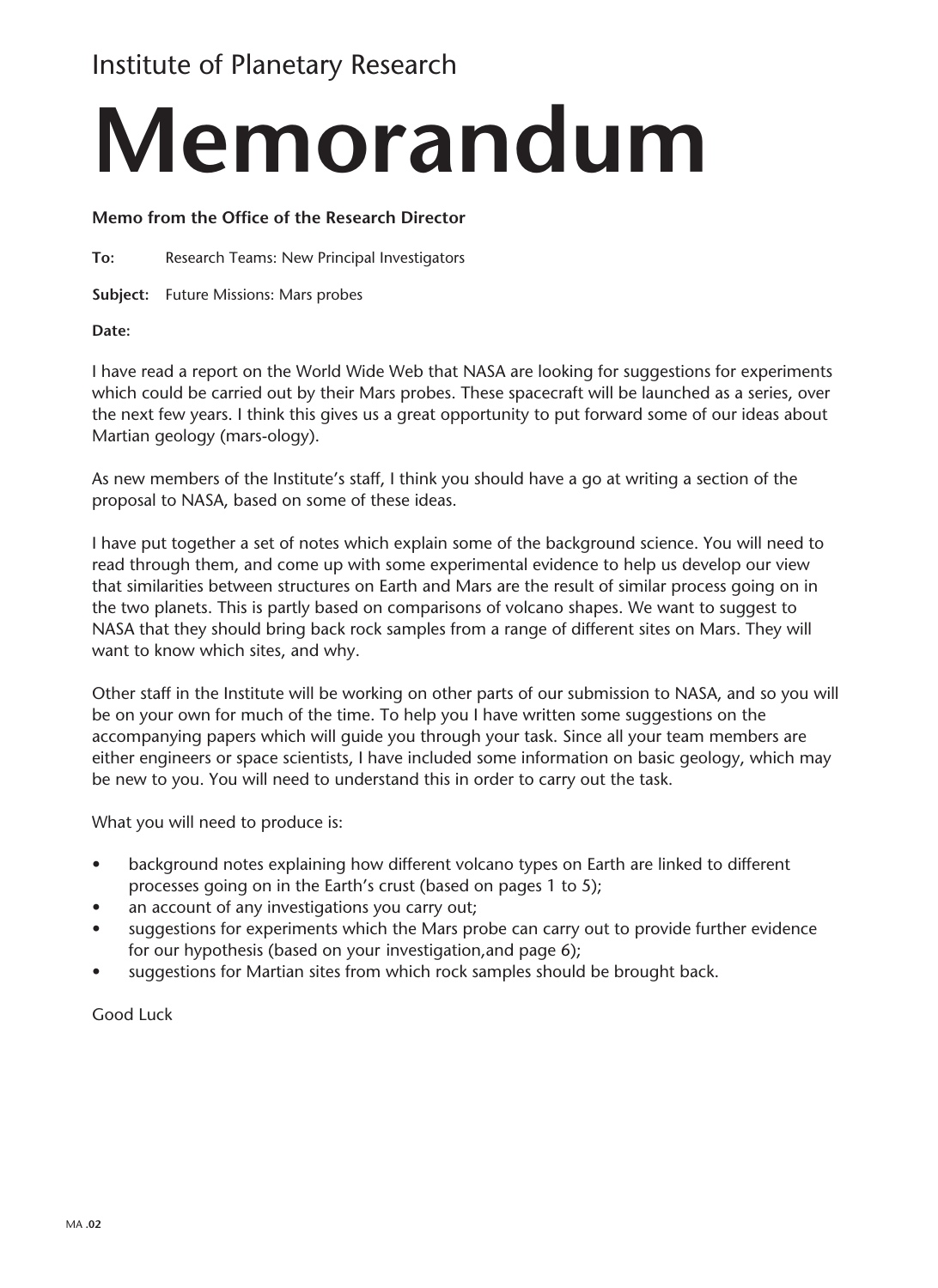page 1

# The shapes of volcanoes

Volcanoes on Earth come in many shapes and sizes, but they can be grouped into two classes.

- **Shield volcanoes** which have shallow slopes and large diameters
- **Cone volcanoes** which are steeper and narrower.

A simple way to describe the shape of a volcano is by its **shape factor** (SF). This is calculated as follows:



Figure 1. The shapes of volcanoes

Volcanoes on Earth come in many sizes, but they can be broadly grouped into two classes:



I have copied three pages from a basic geology text explaining how differences in volcano shapes arise. There are also some pages from a journal and some of my own notes - I have numbered these pages 1 to 6.

> Make a note of this equation - you will need to use it to work out SF values for the volcanoes<br>- listed on page 4

Volcanoes are formed when molten rock (magma) is forced out of the ground. Magma is called lava when it is flowing on the surface of the Earth. The lava cools and solidifies to form rock. If the lava flows a long way before it cools it forms a low, shallow shield volcano. If the lava does not flow as far it forms a cone or dome. Extrusive rocks cool very quickly and so crystals do not have much time to grow and are therefore very small. Some cone volcanoes are made of ash produced during explosive eruptions.

## The composition of volcanoes

Rocks formed from solidifying magma are called igneous rocks. Those which form in the Earth's crust are called **intrusive** igneous rocks. Rocks which form on the Earth's surface are called **extrusive** igneous rocks, although some extrusive rocks are made of

So - volcano shape depends, at least partly, on the composition of the lava. This is an important point. Also, crystal size can tell us about how long the lava took to cool. I'm sure each of these points can be used as a starting point for the Mars probe research.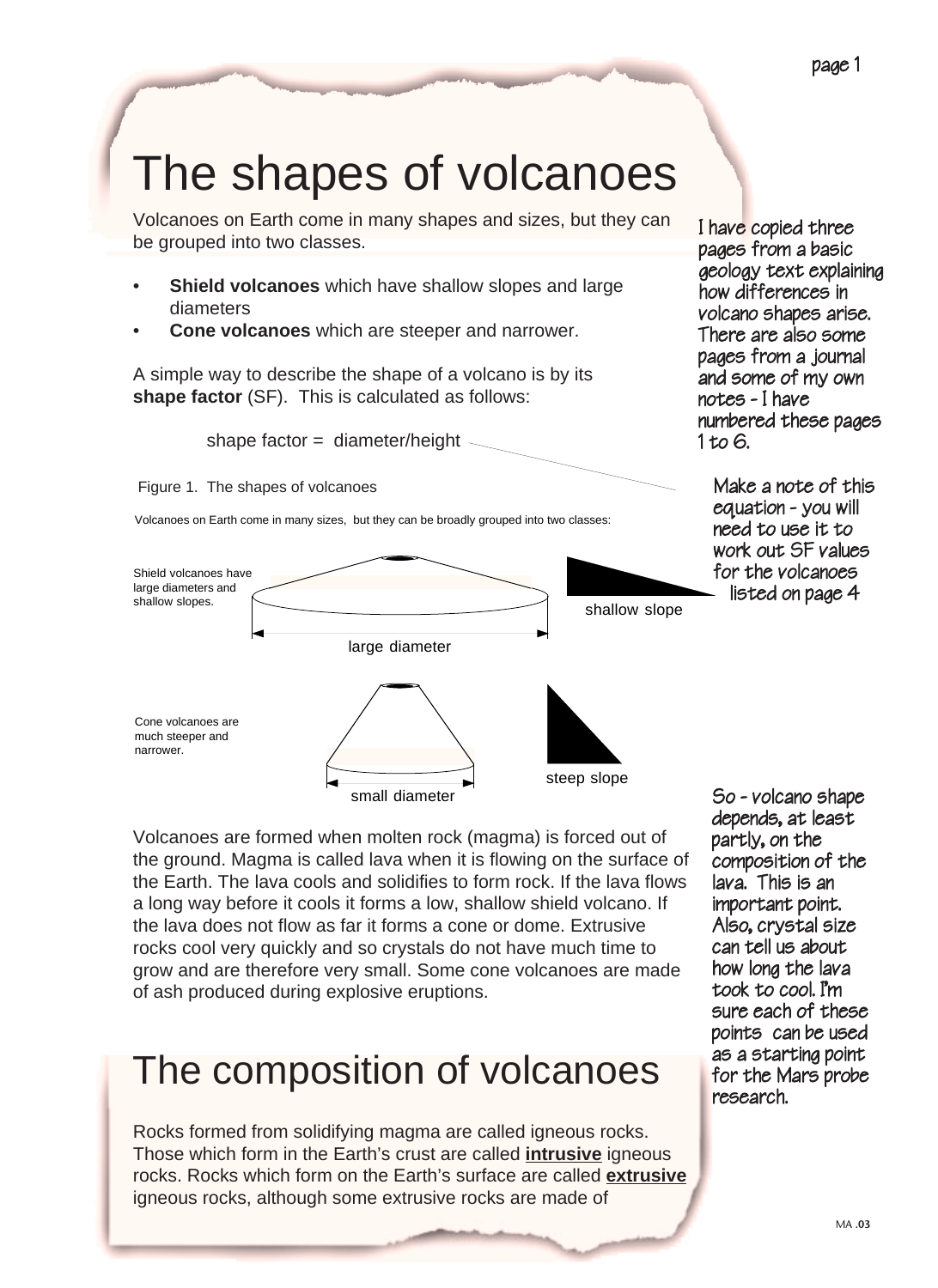compacted ash formed when a volcano explodes. However, the ash is not formed by burning. Igneous rocks are composed of a range of minerals, depending on the composition of the original magma, and are made of interlocking, randomly arranged crystals.

Lava can have different compositions, depending on the mineral content. The lava may also contain solid particles, such as crystals which have already formed. In addition it may contain bubbles of gas. Crystal and gas content affect the flow properties of a lava. Lava cools rapidly when it is extruded onto the Earth's surface. As it cools, crystals start to form. Due to the speed of cooling, the crystals do not have much time to grow. As a result, volcanic rocks formed from lava usually have very small crystals which can only be seen using a hand lens. Intrusive igneous rocks, forming deep in the crust, have larger crystals, due to the longer period for cooling and solidifying. Volcano shapes are also dependent on the type of lava which form them. If the lava is runny and flows a long way before it cools, it forms a shallow, shield volcano. If the lava is more viscous and does not flow far it forms a cone. Volcanoes formed from ash are also cone shaped.

Volcanoes are usually formed of **basalt**, **rhyolite** or **andesite.** These have different mixtures of minerals. Basalt is much more runny than andesite or rhyolite. Rhyolite has similar minerals in it to **granite**, an **intrusive** igneous rock formed deep in the Earth's crust, and having crystals clearly visible to the naked eye. Rhyolite is very viscous and usually produces explosive eruptions resulting in volcanoes made of ash, and craters (calderas). Andesite has a composition somewhere between basalt and rhyolite. Andesite volcanoes are cones made of a mixture of lava and ash.

# Where volcanoes are found

Figure 2. A subduction zone



You could investigate these two factors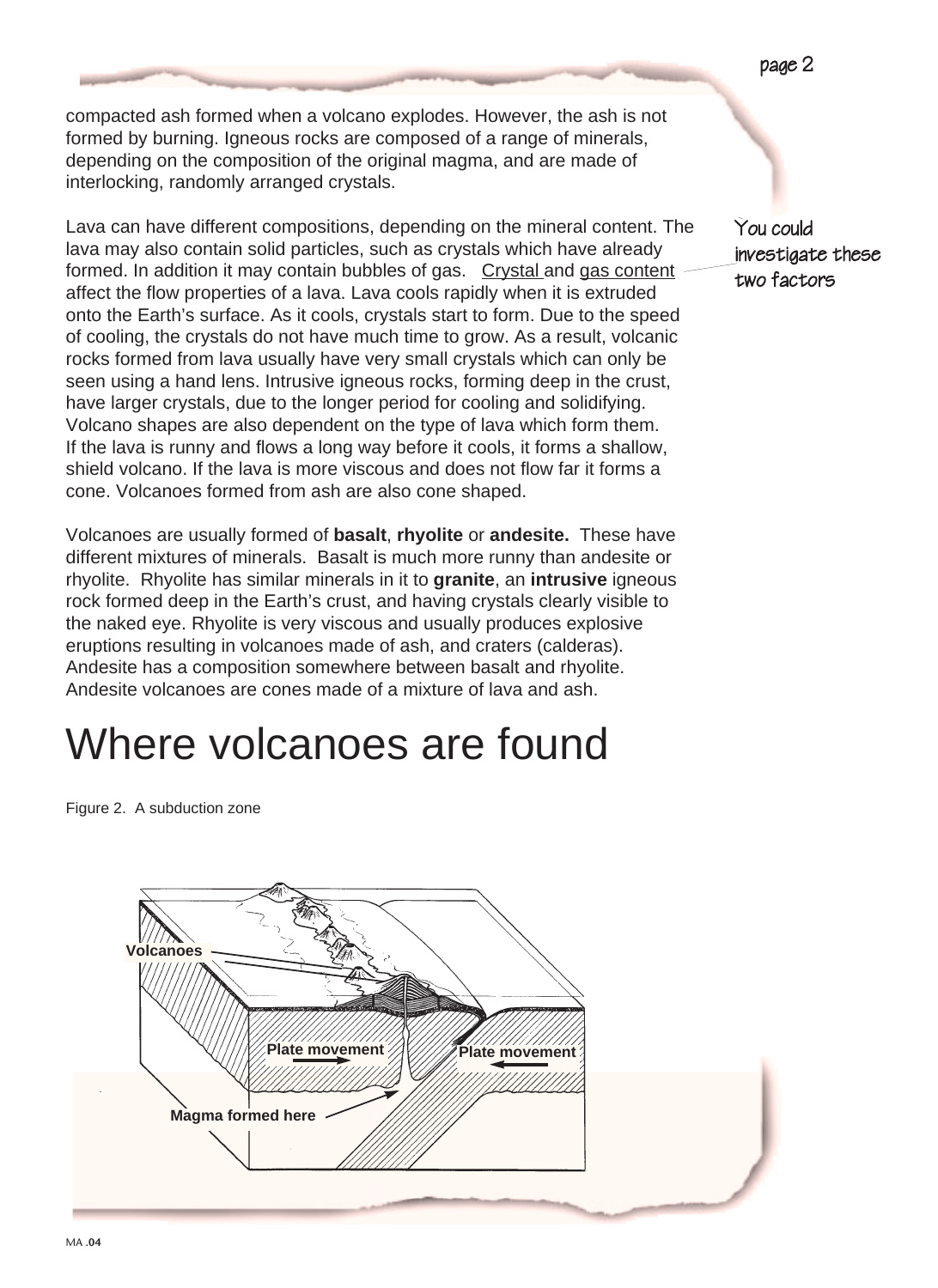Volcanoes are found in two types of location.

- at **subduction zones**, where one **tectonic plate** is moving down under another. These areas are called **destructive plate boundaries**. The energy transferred when the plates rub against each other heats the rocks around the plate boundary, deep in the Earth. This causes the rock to melt and form magma which rises up through the surrounding rock. Some of this might escape onto the Earth's surface as a volcanic eruption;
- at **hot spots** where there is an area of rising convection currents beneath a tectonic plate. Magma rising with the convection currents can break through onto the surface. This might occur along the length of a crack which forms in the crust, or at a single spot. New crust forms as lava solidifies along the cracks which develop in the plate as it splits apart, effectively forming two separate plates. These areas are called constuctive plate margins. Single point hot spots can occur in a **mid-plate region**, where the plate is not splitting apart.



Figure 3. A volcano at a single point hot spot

The information on these pages links the existence of two types of volcano to different types of crystal structures - subduction zones and hot spots. The Mars work could gather evidence to see whether Martian crust is similar to Earth's - remember this when you need to write the last section of your report - 'suggestions for the experiments to be carried out by the Mars probe'. Also, page 1 talks of crystal size and what it tells us about igneous rock formation - is there a possible investigation here for the Mars probe?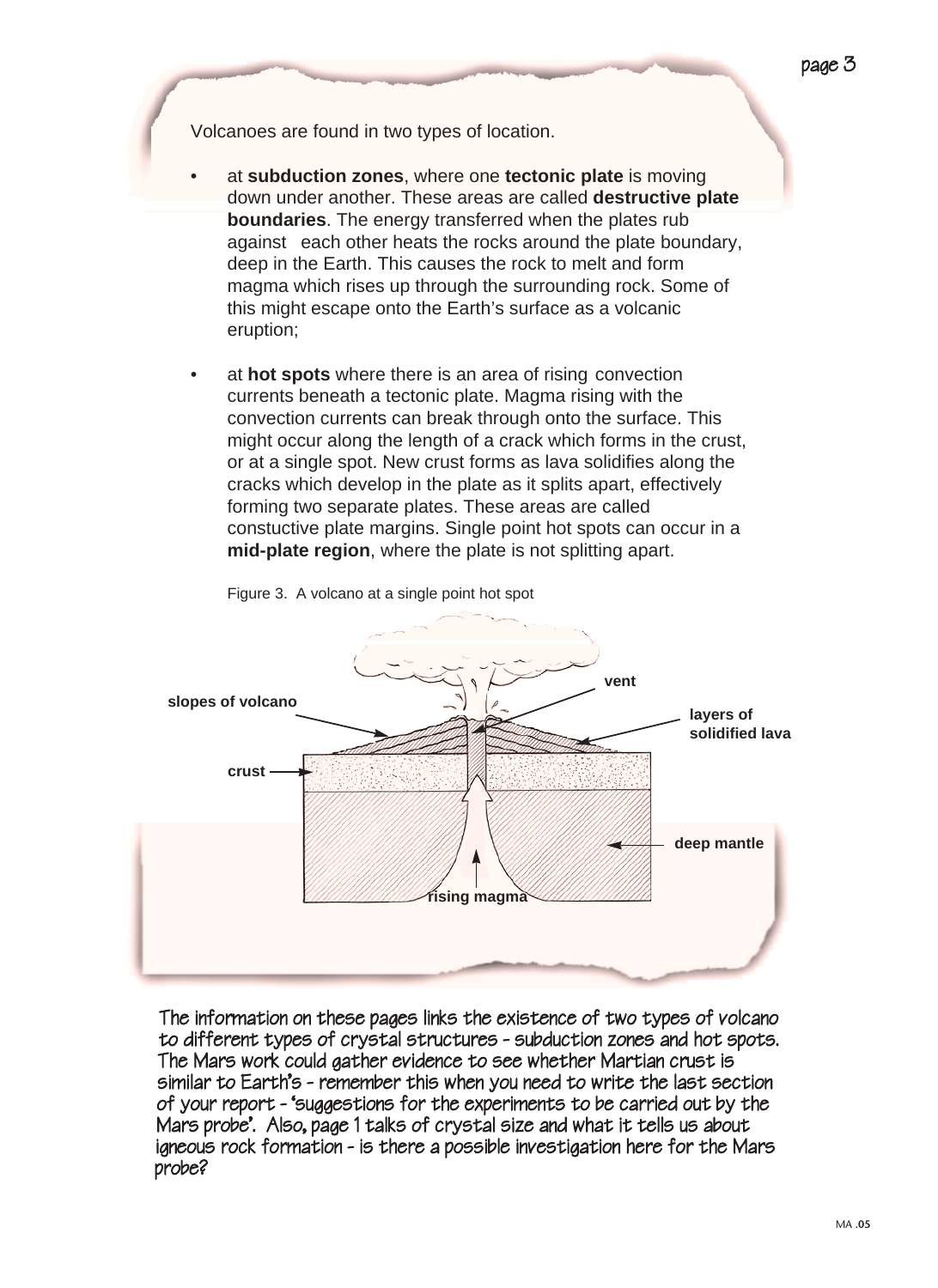International Geology Review April 1995

# **Characteristics of major volcanoes**

Calculating SF values works best if you convert the heights from metres into kilometres

| Name                | Location (mid-   | Height    | Diameter | Composition |
|---------------------|------------------|-----------|----------|-------------|
|                     | plate or         | (m)       | (km)     |             |
|                     | subduction zone) | above     |          |             |
|                     |                  | sea level |          |             |
|                     |                  |           |          |             |
| Mauna Loa           | mid-plate        | 4169      | 90       | basaltic    |
| Maui                | mid-plate        | 3055      | 40       | basaltic    |
| Fuji-san            | subduction zone  | 3776      | 30       | rhyolitic   |
| Tenerife            | mid-plate        | 3715      | 40       | basaltic    |
| Mount St Helens     | subduction zone  | 2549      | 25       | rhyolitic   |
| La Palma            | mid-plate        | 2423      | 30       | basaltic    |
| Tahiti              | mid-plate        | 2235      | 30       | basaltic    |
| Nevado              |                  |           |          |             |
| Ojos Del Salado     | subduction zone  | 6887      | 8        | rhyolitic   |
| Gran Canaria        | mid-plate        | 1949      | 45       | basaltic    |
| <b>Great Sitkin</b> | subduction zone  | 1740      | 9        | rhyolitic   |
| Kanaga              | subduction zone  | 1312      | 10       | rhyolitic   |
| Moffett             | subduction zone  | 1200      | 9        | rhyolitic   |
| Reunion             | mid plate        | 2631      | 35       | basaltic    |
|                     |                  |           |          |             |
|                     |                  |           |          |             |
|                     |                  |           |          |             |

I have photocopied this table from the International Geology Review.

You could use the equation on page 1 of these notes to work out the SF of each volcano, and classify each as either shield (SF greater than 10) or cone type (SF less than 10).

Are there any patterns in this data in the table - do any of the characteristics seem to be linked, such as location and shape?

You now need to look at the data in table 2 about volcanoes on Mars and do SF calculations.

You can use the Earth and Mars SF values when you write the background notes section of your report.

Is there any sign that there are different lava types on Mars?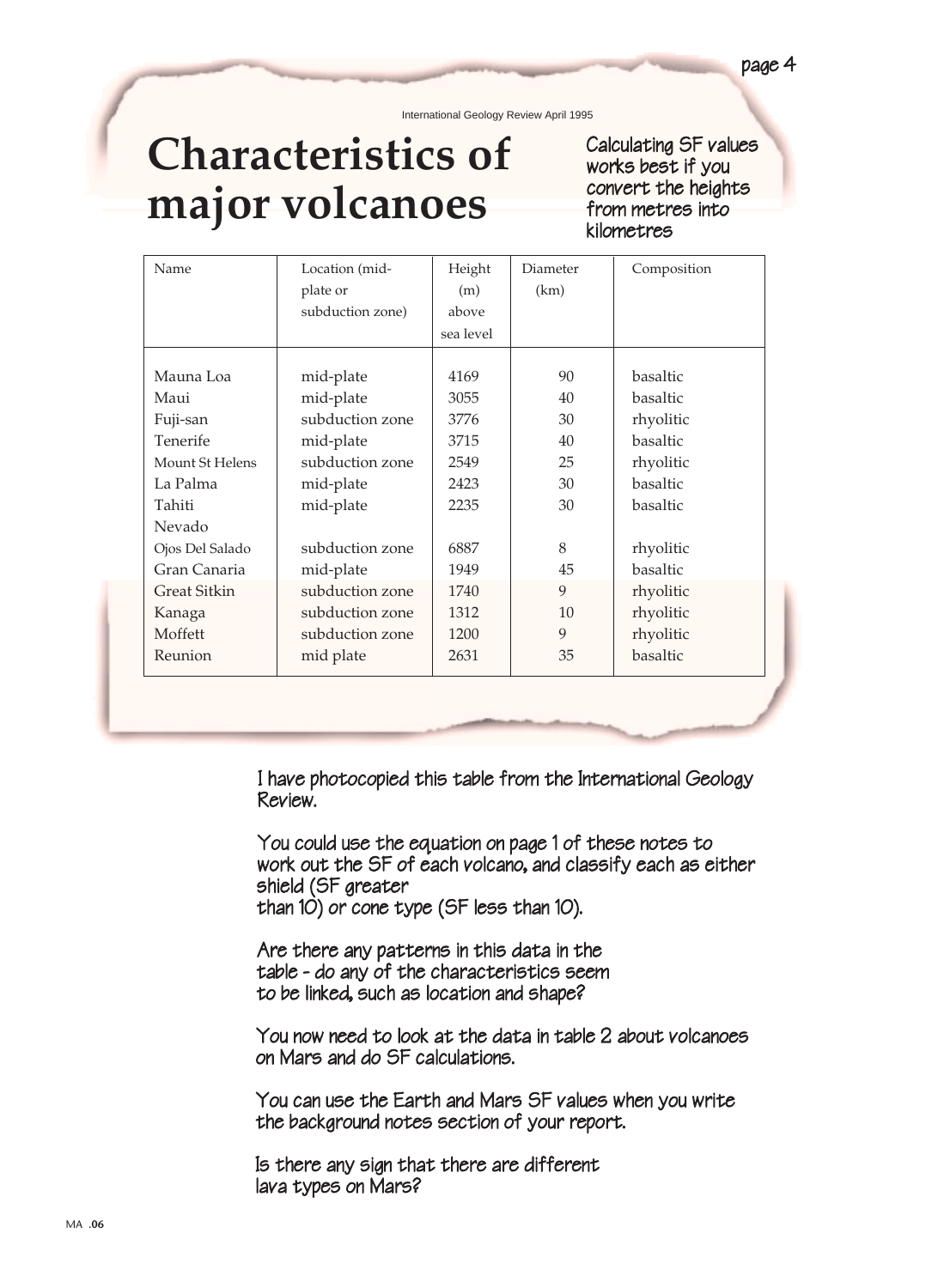| Volcano              | Diameter |     | (km) Height | (m)   |
|----------------------|----------|-----|-------------|-------|
| Olympus Mons         |          | 520 |             | 23000 |
| Ascraeus Mons        |          | 400 |             | 17000 |
| Uranius Tholus       |          | 83  |             | 3500  |
| Ulysses Tholus       |          | 91  |             | 4000  |
| Elysium Mons         |          | 170 |             | 9000  |
| <b>Hecate Tholus</b> |          | 170 |             | 6000  |

Data about Martian Volcanoes - I'd convert the heights to kilometres

Is there enough evidence from your calculations to make a firm conclusion about the existence of different lava types on Mars?

What does this mean for our suggestions for Mars probe experiments?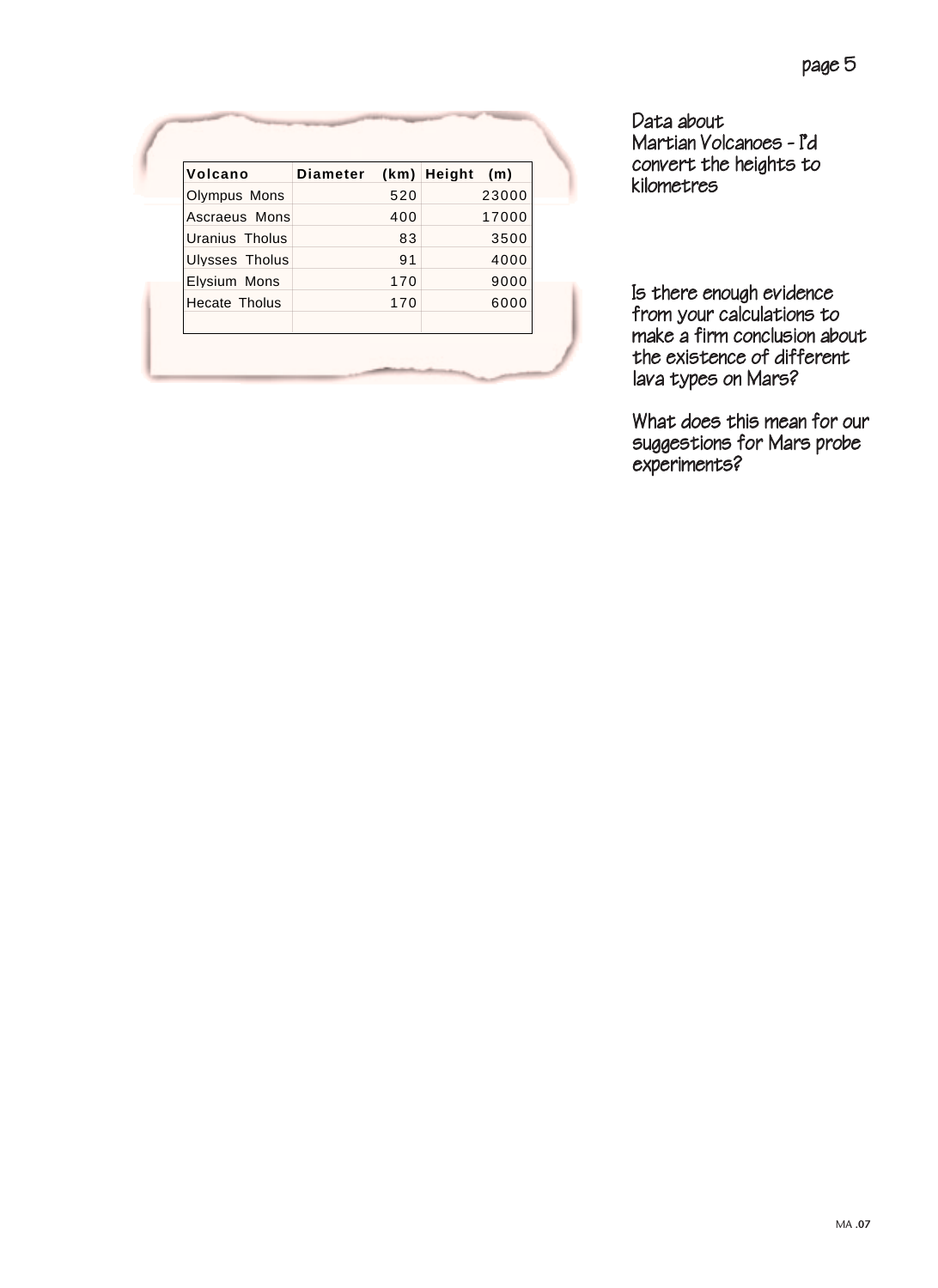### Suggestions for your investigation

Now that you have worked through some of the background science, you could start thinking about a practical investigation into factors which affect volcano shape.

Remember, we are trying to provide some evidence to back up our theory about Martian volcanoes mentioned in my Memo, i.e. that structures on Mars are caused by the same processes as those causing structures on Earth. How about looking at the different flow rates of a number of substances, to investigate whether composition affects flow rate? Does the temperature of the liquid affect flow rate? What about crystal content? Does viscocity affect flow rate?

I have searched through the journals and found a number of reports of experiments which have already been carried out into the flow rates of lava,. These don't use real lava, simply substances which flow like lava.

Be sure to plan the investigation carefully, bearing in mind the need to control all the variables except the one you are going to vary- eg the type of substance or the temperature or the crystal content.

When you have written up a plan, it would be a good idea to let me see it so that I can make any suggestions which might help you - since you are not geologists!

Your investigation plan should start by stating the hypothesis you are testing, followed by an explanation of the background science which the hypothesis is based on - use your own knowledge and what you have learned from working through these papers to help you.

When you have completed your investigation and written your report, pass it on to me so I can use it to help me write the final proposal.



This is a sketch of a possible method to make the 'lava' flow.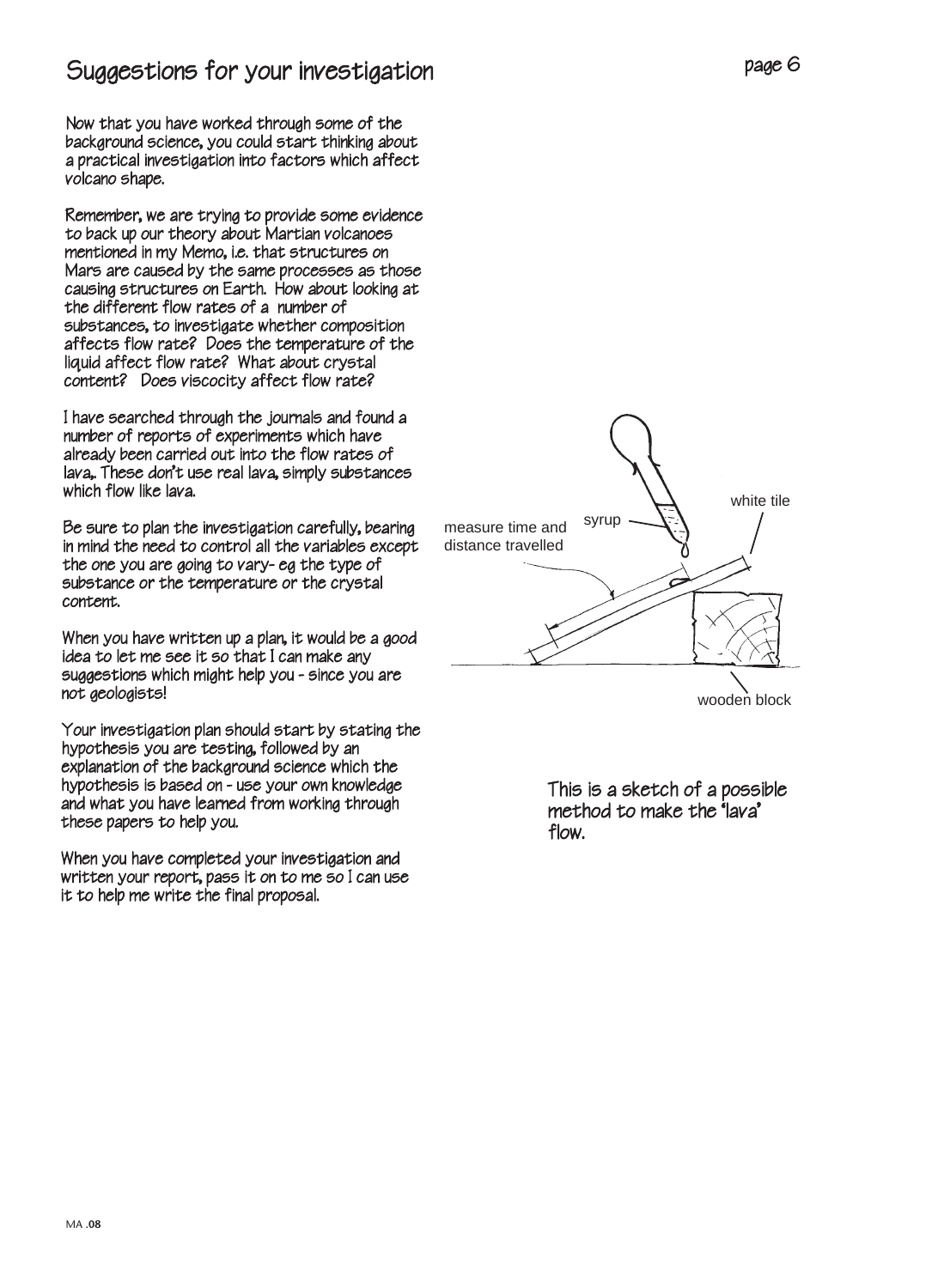Public Appreciation of Science, May 1995

# EXPLORING THE PLANETS

### MARS

Extract from Public Appreciation of Science, May 1995 - this is interesting - the author must have been reading some of my papers!

Mariner 4 flew past Mars in 1965 and sent back TV pictures of the surface. Mariners 6 and 7 flew past in 1969 and sent back images and other information. Mars was revealed as a cold, rocky place, its atmosphere 98%  $CO<sub>2</sub>$ , and its south polar cap consisting of frozen  $CO<sub>2</sub>$ . In 1971 Mariner 9 went into orbit around Mars, and sent back images for almost a year. These images showed volcanoes and giant valleys, and included evidence that water once flowed across the surface of the planet.

The first landing on Mars was made by the Soviet lander Mars 3 unfortunately it only lasted 20 seconds before contact was lost. The Mars 3 orbiter sent pictures back for nearly a year. The USA had more luck with their landers. The Viking landers 1 and 2 touched down in 1976. They carried out chemical analyses and biological experiments - which failed to show any indications that life existed on Mars. The Viking orbiters sent back photographs, including colour and stereo\* images.

This article may help you come up with suggestions for experiments for the Mars probe - what could we look for, and why? We will need to back up each suggestion (which will need to be set out as a hypothesis) with some background science -<br>explainina the scientific basis of what we are suggesting they look for.

Planetary exploration continues, with the Galileo mission heading for Jupiter and sending back data starting in December 1995. However, Mars remains the most interesting planet, since conditions there seem to be closest to those on Earth. Research is continuing into the possible geological (is that the right word?) structure of the planet. NASA's Mars programme provides us with a fascinating picture of what makes the planet tick. Providing, that is, the scientists ask the right questions, and design the right experiments to provide some of the answers we need. The space science research community certainly has a challenge ahead, to make the most of what may be a one-off opportunity.

What, for instance, is the origin of the volcano-type structures visible on the Martian surface? Does their origin indicate a plate tectonic structure to the planet? Does it have a crust, which varies in composition between oceanic and continental areas, as happens on Earth? If so, where are the oceans? What happened to them? If not, what does this tell us about the possible cause of volcanic activity? Framing the right questions will be vitally important to the future of planetary research. We await the outcome with interest.

\* Stereo images are pairs of images taken from slightly different places. They give a 3D effect, and they can be used to work out the heights of different parts of the terrain.